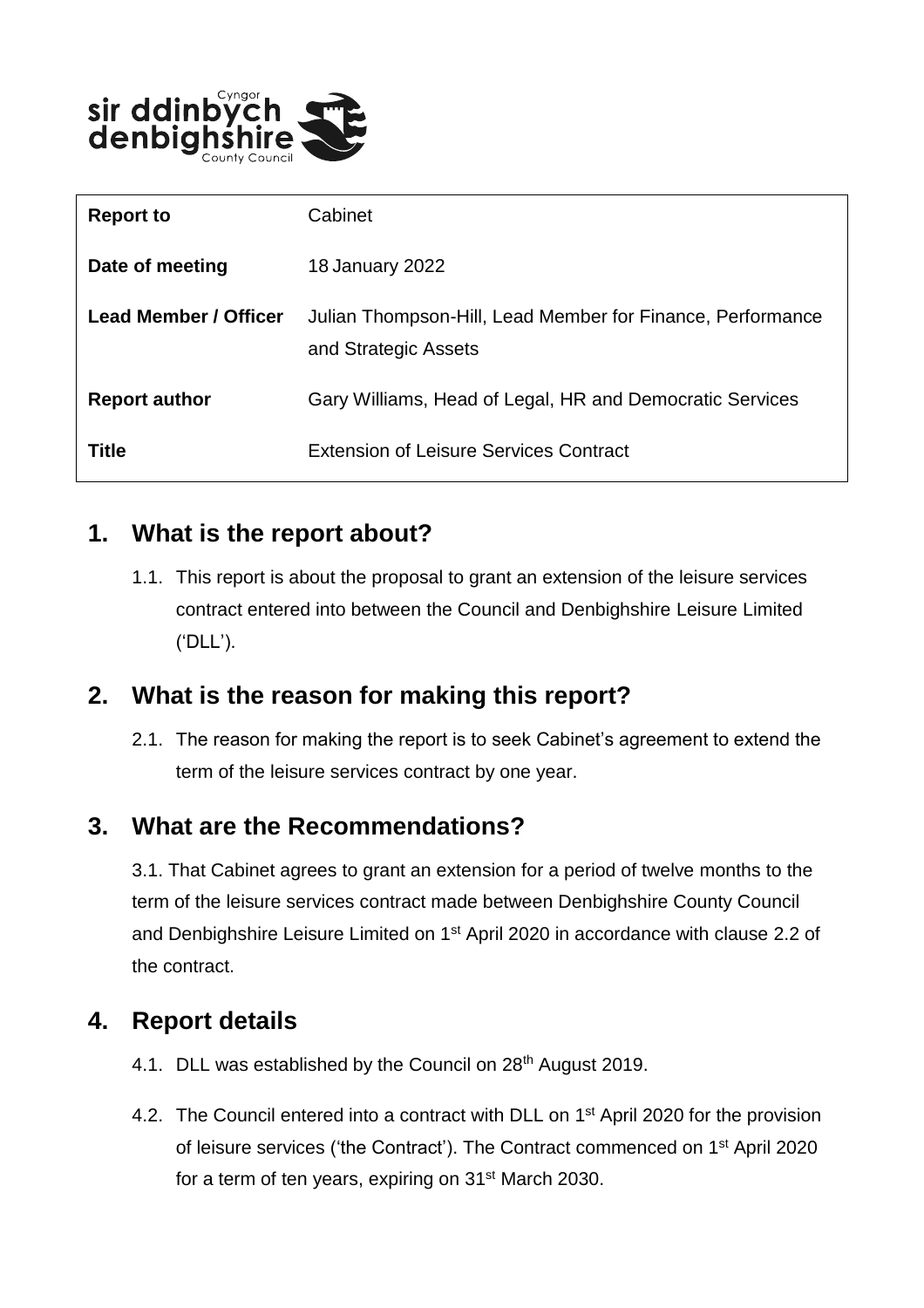- 4.3. Clause 2.2 of the Contract provides for the possible extension of the term of the Contract. The Council may extend the initial term of the Contract by up to two further periods each of up to 12 months.
- 4.4. The Strategic Governance Board ('the SGB') has been asked by DLL to consider recommending the granting an extension of the term of the Contract of 12 months. The reason for this request was that the Covid-19 pandemic response, including the shutting down of the premises that are managed by DLL, severely disrupted its ability to perform the services that it was contracted to provide and that it had, in effect, lost a year of operation.
- 4.5. The SGB was advised that the request had been prompted by DLL'S extension of a number of other contracts and frameworks from its own suppliers and partners as a consequence of Covid-19 and was common practice across the sector. The impact upon DLL in relation to obtaining grants, and future 'new business', by its effective inability to carry out the terms of the Contract within year one left DLL at a disadvantage when competing for business.
- 4.6. The SGB having considered the request made by DLL agreed, at its meeting in July 2021, to recommend to Cabinet that an extension of the term of the Contract for a period of 12 months should be granted given the business disruption that the Covid-19 pandemic had caused.
- 4.7. If Cabinet agrees to grant the extension the contract term will expire on 31<sup>st</sup> March 2031 unless further extended. The Council will have the ability, should it choose to do so, to grant one further extension of the contract for a period of up to 12 months.

## **5. How does the decision contribute to the Corporate Priorities?**

5.1. The decision has no direct impact upon the corporate priorities

#### **6. What will it cost and how will it affect other services?**

6.1.The management fee provided to the company by the Council currently amounts to £1.872m which, taking account of transfers into / out of scope, has remained unchanged since 2020/21. Although the original intention was that this fee would decrease by agreement with the company, any review of the fee has been on hold